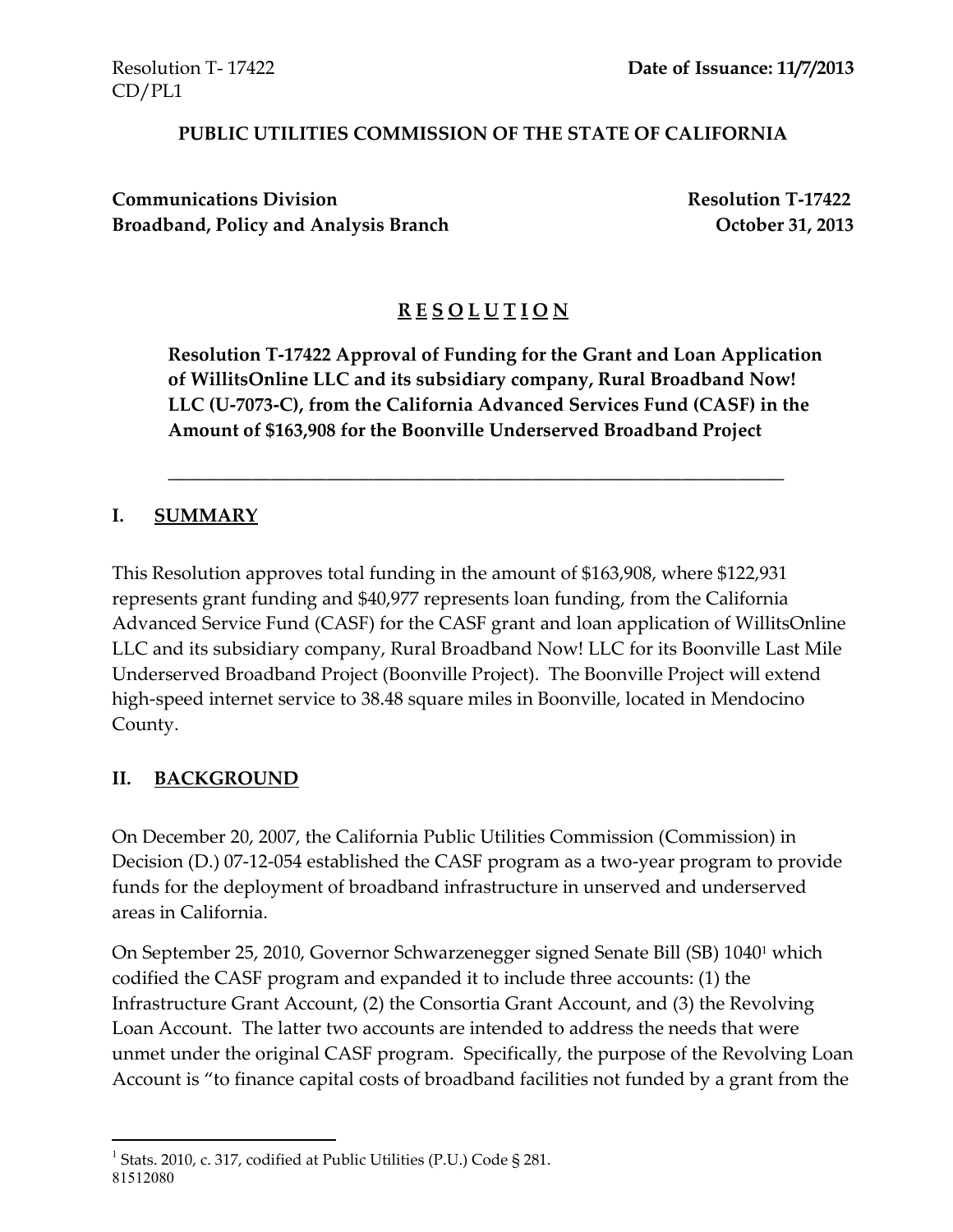Broadband Infrastructure Grant Account."<sup>2</sup> SB 1040 also expanded the CASF fund from \$100 million to \$225 million adding \$100 million to the Infrastructure Grant Account and allocating \$10 million and \$15 million to the Consortia Grant Account and the Revolving Loan Account, respectively.<sup>3</sup>

On February 1, 2012, the Commission approved D.12-02-015 to implement new guidelines for the Infrastructure Grant and Revolving Loan Accounts. Key provisions of the Decision include:

- A maximum CASF grant award of 70 percent of project costs for unserved areas and 60 percent for underserved areas;
- A definition of an underserved area, "where broadband is available, but no wireline or wireless facilities-based provider offers service at advertised speeds of at least 6 megabits per second (Mbps) downstream and 1.5 Mbps upstream (6 Mbps /1.5 Mbps);" and
- A Revolving Loan Program to provide supplemental financing for projects also applying for CASF grant funding (up to 20% of projects costs, with a maximum of \$500,000), utilizing the same project and applicant eligibility requirements as the Infrastructure Grant Program.

Consequently, on May 10, 2012, the Commission approved Resolution T-17362 which established the application deadlines for the CASF Broadband Infrastructure Grant Account and the Revolving Loan Account as follows:

- October 1, 2012, for unserved areas;
- February 1, 2013, for underserved areas not previously funded by the CASF and hybrid projects that cover both unserved and underserved areas; and,
- A date to be determined for projects in underserved areas where the existing broadband infrastructure was partially funded by a CASF grant.

On October 1, 2012, WillitsOnline LLC submitted an application for CASF funding on behalf of WillitsOnline LLC and its subsidiary company, Rural Broadband Now! LLC. (WillitsOnline), for the unserved areas of Boonville and Yorkville. After review and analysis of the project application, Communications Division (CD) deemed the proposal to be a project that covered underserved areas and not eligible for the October 1, 2012 application deadline. The applicant therefore resubmitted its application of the Boonville Project to the February 1, 2013 application deadline where underserved projects are eligible for CASF funding.

# **NOTICE/PROTESTS**

l

<sup>&</sup>lt;sup>2</sup> P.U. Code § 281(e).

<sup>&</sup>lt;sup>3</sup> P.U. Code § 281(b)(1).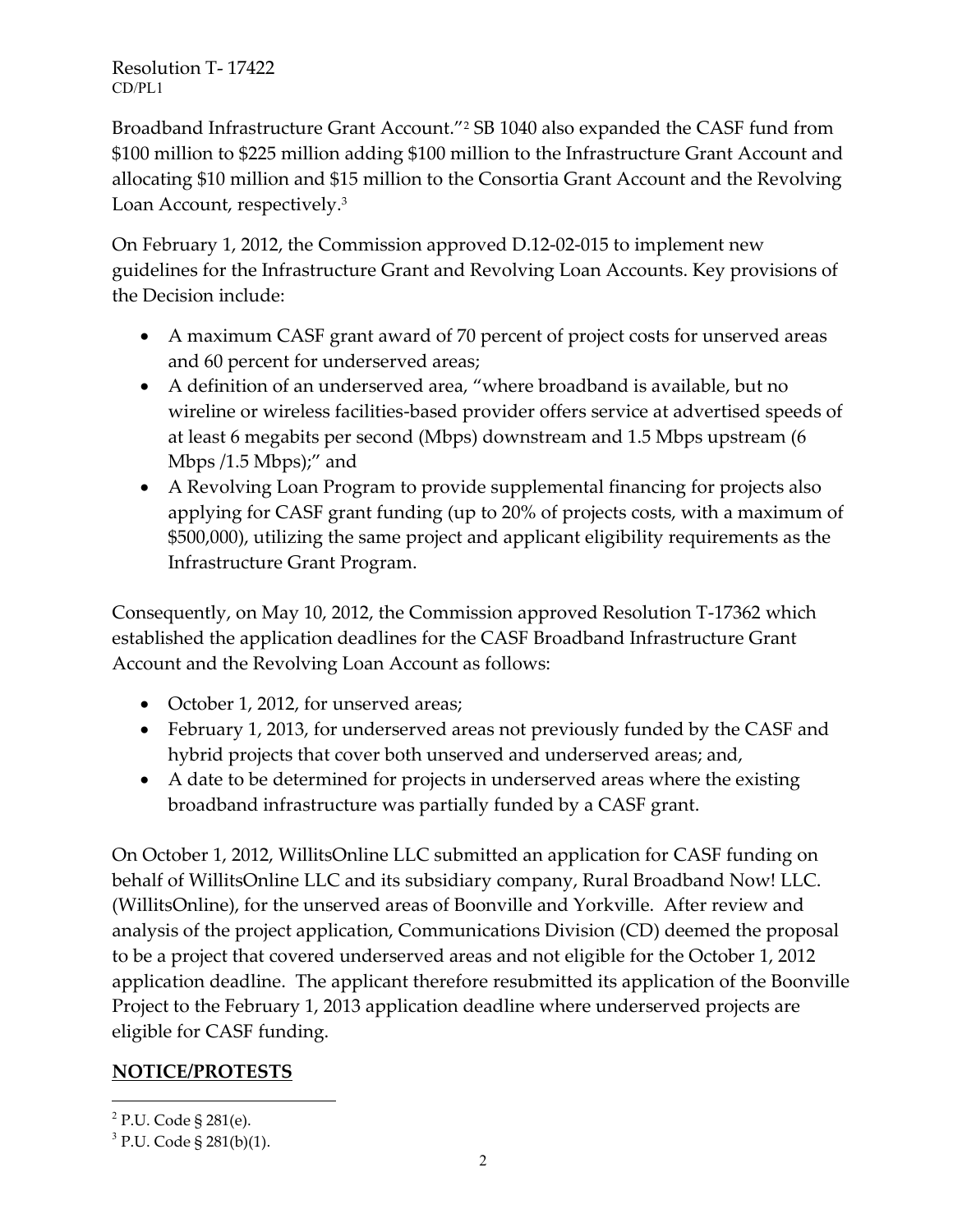CD posted the proposed project area map, census block groups (CBGs) and zip codes by county for the Boonville Project on the Commission's CASF webpage under "Pending New CASF Applications to Offer Broadband as of February 11, 2013." CD received one challenge by Comcast to the proposed project areas. The area Comcast challenged was outside the boundaries of the Boonville proposed project area. After reviewing the application, data included in the California Interactive Broadband Map and information submitted by the challenger as part of their challenge to the proposed project, CD concluded that the project was eligible for funding consideration since it covers underserved areas. Comcast's challenge was not upheld.

### **III. DISCUSSION**

This Resolution adopts CD's recommended CASF fund award of \$163,908 for the Boonville Project. This award represents 80% of the total project costs of \$204,885, 60% of which (\$122,931) is a grant, and 20% of which (\$40,977) is a loan. Key project information and maps are shown in Appendix A.

### A. Project Overview

WillitsOnline currently does not provide broadband or telephone service within five miles of the Boonville Project. In 2009, the Commission awarded the company a CASF grant (Resolution T-17183) to bring broadband service to the communities of Laytonville and Covelo. WillitsOnline successfully completed both projects, which resulted in the deployment of ADSL2+ broadband service to these areas.

The Boonville Project will extend high-speed Internet service to 38.48 square miles in Boonville by deploying Mega Link ADSL2+ broadband service to the area which is capable of reaching speeds of 24 Mbps download and 2 Mbps upload.

The project will deploy in the area's AT&T Central Office. The project also proposes to use a Dense Wavelength Division Multiplexing (DWDM) fiber middle mile component on leased dark fiber. WillitsOnline is also proposing to build a switch that will be collocated in Ukiah so it can gain the necessary access and provide regeneration services. The CBGs impacted by the project are: 060450112002and 060450112003

Boonville is located in the Anderson Valley, which is 115 miles north of San Francisco. It is an unincorporated city in Mendocino County and is the largest city in the Anderson Valley. Boonville encompasses a mix of land uses which include residential, commercial, offices and lodging.

When completed, the project will reach an estimated 605 households. WillitsOnline estimates an initial 122 potential households to subscribe in the proposed area.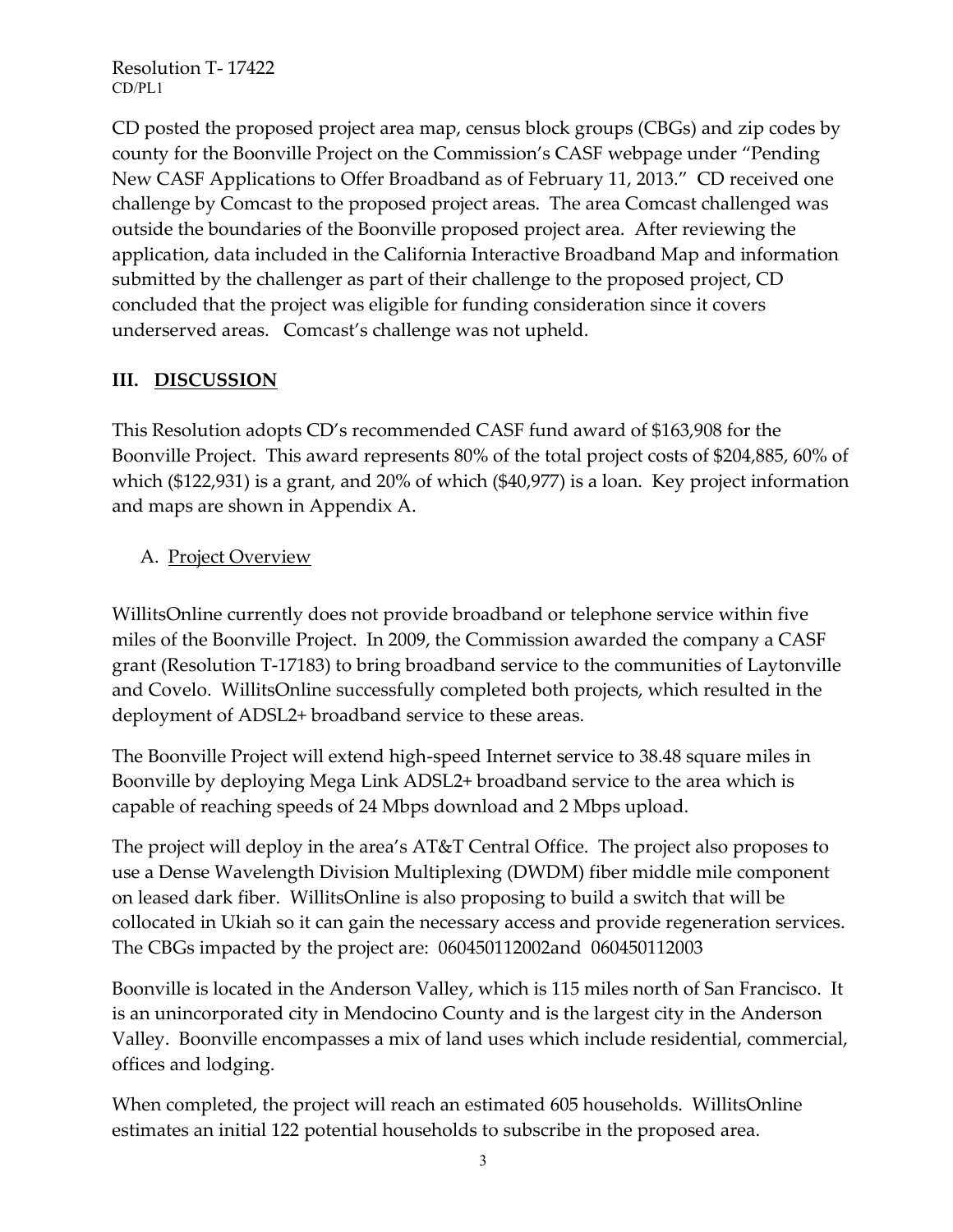The project area includes three anchor institutions which may benefit from this project. They are Anderson Valley Adult School, Anderson Valley Junior-Senior High School, and the Anderson Valley Health Center, Inc.

WillitsOnline has committed to a broadband pricing plan under the terms shown below for two years, starting from the beginning date of service.

| Service/Description            | Download/Upload Speeds  | <b>Monthly Fee</b> |
|--------------------------------|-------------------------|--------------------|
| MegaLink - Basic               | Up to 12 Mbps download/ | $$39.95*$          |
|                                | 1 Mbps upload           |                    |
| MegaLink - Pro                 | Up to 24 Mbps download/ | $$69.95*$          |
|                                | 2 Mbps upload           |                    |
| <b>Other Recurring Charges</b> |                         | None               |

\* The monthly fee assumes customer subscribes to land line phone service with AT&T. Customers who do not subscribe to land line phone service with AT&T will be required to pay an additional monthly charge for "dry line" service of \$15. All fees are exclusive of State, Federal, or other agency fees and taxes.

| <b>Required Equipment</b> | <b>Non-Recurring Charges</b> |
|---------------------------|------------------------------|
| Basic Modem               | \$69                         |
| Pro Modem                 |                              |

# B. Project Qualification

To qualify for the CASF program, the applicant is required to submit proof that the area is unserved or underserved by submitting shapefiles of the proposed project. CD reviews the submitted shapefiles and compares them with United States 2010 Census and the California Interactive Broadband Availability Map which contains broadband availability data as of June 30, 2012. Once CD finds the areas eligible either as unserved or underserved areas, CD evaluates all other information submitted by the applicant to determine if the project meets the requirements outlined in D.12-02-015. Other information CD reviews includes: proof of a Certificate of Public Convenience and Necessity (CPCN) from the Commission; descriptions of current and proposed broadband infrastructure; number of potential subscriber households and average incomes; project construction schedule; project budget; proposed pricing and commitment period for new subscribers; and financial viability of the applicant.

As an initial step in the review of WillitsOnline's application, CD checked the CBGs submitted in the project application to determine that the project was indeed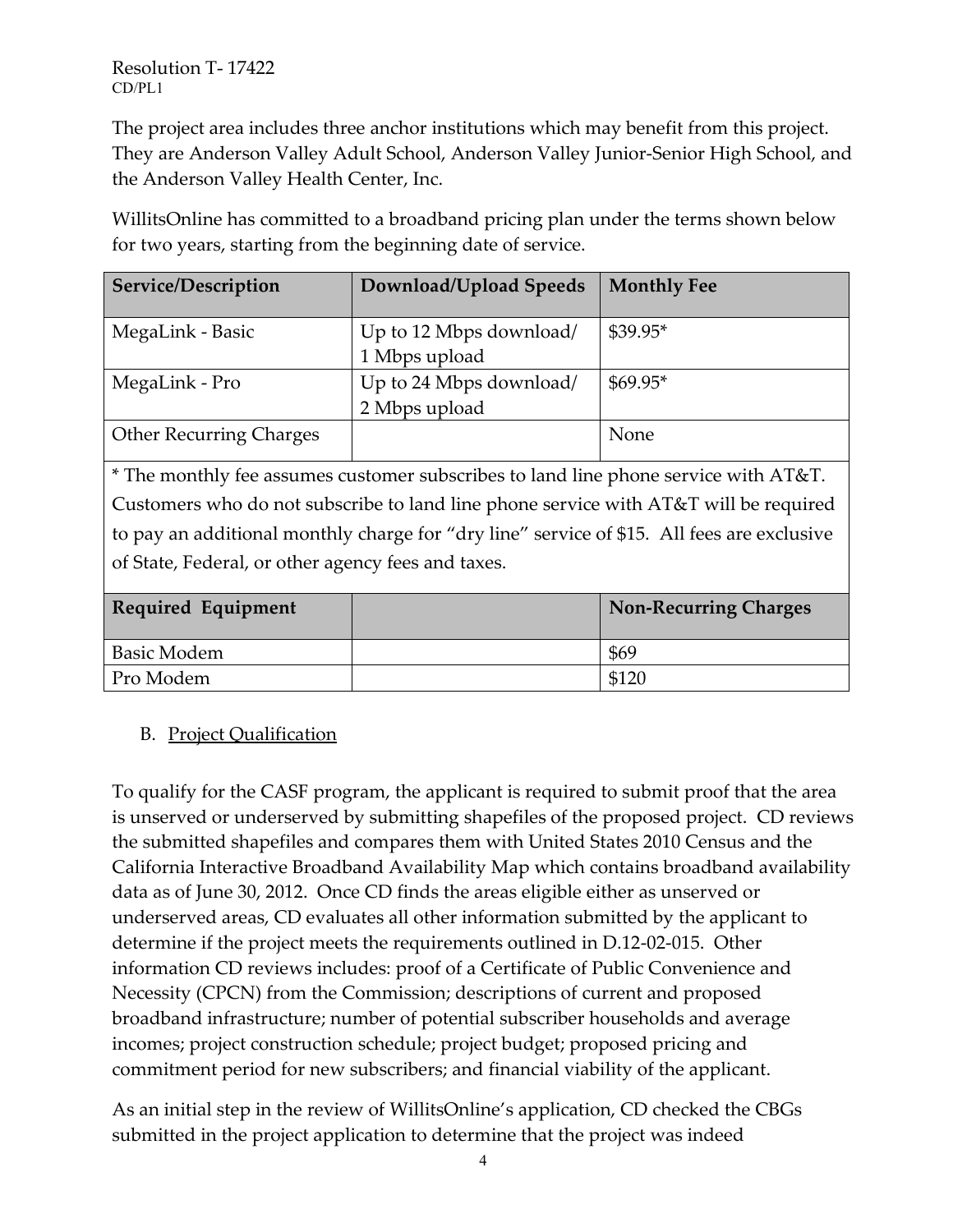$\overline{\phantom{a}}$ 

underserved. In doing so, CD found broadband availability at served speeds by two satellite providers, ViaSat and Skycasters, LLC in the Boonville Project area. However, as adopted in D.12-02-015, the Commission does not consider satellite broadband service in CASF project evaluation, unless the satellite project is in an area that was previously CASF funded.<sup>4</sup> Additionally, CD requested clarification on what areas the project would cover, project speeds, estimated subscriber size, and the project budget.

On March 4, 2013, Comcast challenged the application stating that they offer broadband availability at served speeds in the project area. As discussed above, the area Comcast challenged was outside the boundaries of the Boonville proposed project area. Subsequently, on June 11, 2013, CD issued a letter to the applicant, with a copy to Comcast, stating that the project is eligible for CASF funding since the areas are deemed underserved and the challenge was outside of the proposed project area.

Since WillitsOnline's submission of its CASF project application, Round 7 broadband availability data of December 31, 2012, shows maximum advertised mobile broadband availability from Verizon at speeds greater than 6 Mbps download and 1.5 Mbps upload in portions of the proposed project area<sup>5</sup> . However, CD has not been able to validate the maximum advertised mobile broadband speeds in the area. CD validates advertised speeds by conducting drive tests at 1,200 points within the state. There is one test point in the project area where actual speed test results during the fall 2012 mobile broadband drive test are less than 6 Mbps download and 1.5 Mbps upload. CD inputs these tests into an interpolation model to predict speeds in areas outside of the drive tested points. Where the predicted speeds are slower than the advertised speeds, the model shows that speeds in that area are not validated. The spring 2013 speed test conducted recently on the same test point show speeds greater than 6 Mbps download and 1.5 Mbps upload. However, there is only one test point in the proposed 38.48 square miles project area that does not entirely support that the area is in fact served. Furthermore, Verizon did not challenge this project proposal. For these reasons, CD staff concludes that the Boonville Project is underserved and eligible for CASF funding.

In addition, while the Commission in D.12-02-015 did not include broadband performance measure other than speed, the wireless broadband service offerings include data caps and pricing that are more restrictive than the proposed project's service offerings which has lower prices and no explicit data caps.

<sup>&</sup>lt;sup>4</sup> This determination was based on the limited speed capabilities of satellite services, the cost to the consumer, high latency, and unreliability known at the time of the decision, D. 12-02-015 at 13-15. Since that time, like other technologies, satellite services have improved.

 $<sup>5</sup>$  The California Interactive Broadband Map reflects Round 7 data starting in August 30, 2013.</sup>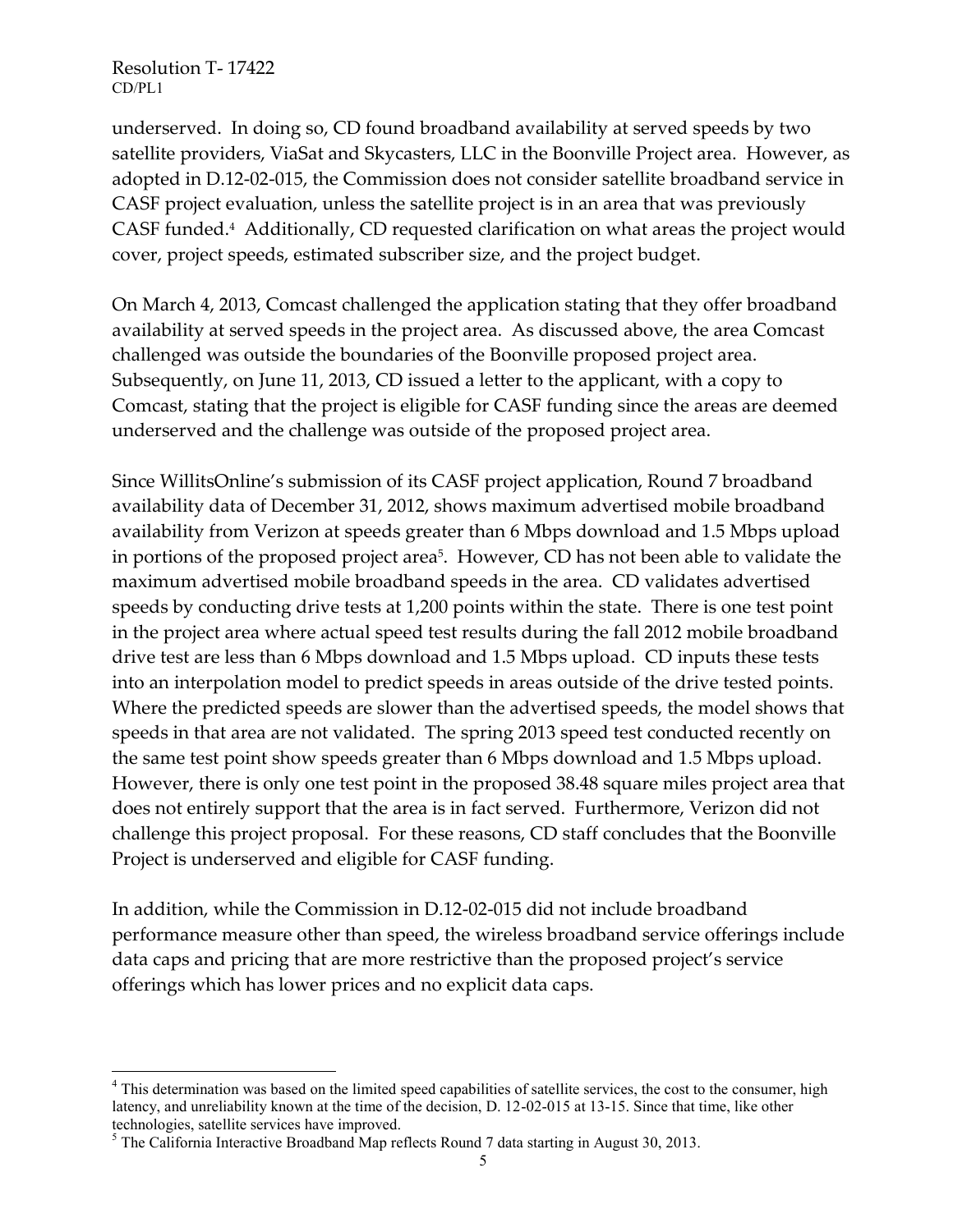### C. Project Evaluation and Recommendation for Funding

CD evaluated the application with respect to the scoring criteria defined in D.12-02-015, Appendix 1, Section VIII (Scoring Criteria). The scoring criteria include: (i) Funds Requested per Potential Customer, (ii) Speed, (iii) Financial Viability, (iv) Pricing, (v) Total Number of Households in the Proposed Area, (vi) Timeliness of Completion of Project, (vii) Guaranteed Pricing Period, and (viii) Low-Income Areas. In addition, five bonus points are added to the score of an applicant that is able to submit local government and community endorsements or letters of support.

CD found that the Boonville project meets CASF funding requirements with respect to the following factors:

- Speed the proposed speed offering of up to 24 Mbps download and up to 2 Mbps upload complies with the benchmark set by the Commission
- Service area the service area is determined to be underserved and covers 38.48 square miles
- Matching Funds of 20% of project cost the applicant has certified that the matching funds will be funded utilizing available cash flow; the submitted balance sheet, income and cash flow statements show that the applicant has the financial capability to do so
- Price commitment period the applicant has committed to a pricing plan of two years as required
- Deployment schedule the project will be completed within 9 months, well within the 24 month period construction timeline required

Based on its review, CD determined that WillitsOnline' s grant application qualifies for funding as an underserved area and meets the requirements of D.12-02-015. CD recommends Commission approval of CASF funding for WillitsOnline's Boonville project. Relative to other projects that the Commission is currently considering for funding, this project is seeking a small grant amount. It also has the lowest cost per household at an estimated \$271. This number is based on the estimated total number of households the project will reach. The current average download speed in the project area is 3.00 Mbps and the current average upload speed is 1 Mbps. The proposed project would bring a significant increase in speed. Additionally, the project will only take nine months to complete, which is faster than most of the other projects. Consequently, the project scored well in these areas.

In making its determination to fund the loan portion of WillitsOnline's funding request, CD utilized the services of its loan servicing and administrative contractor, State Assistance Fund for Enterprise, Business, and Industrial Development Corporation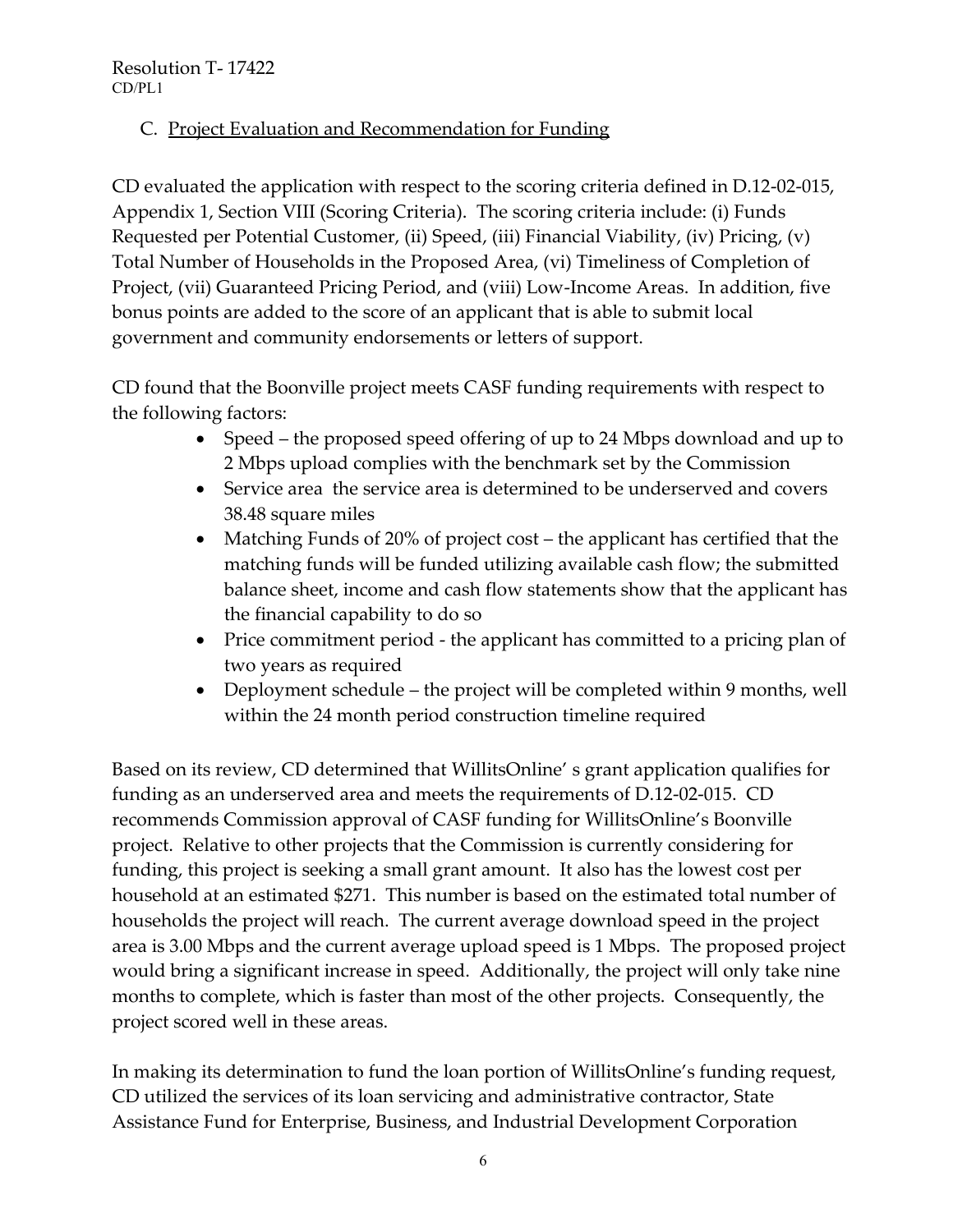(SAFE-BIDCO) to conduct the underwriting phase of the review. Based on its review of WillitsOnline's application, SAFE-BIDCO recommended funding the loan, and CD in turn also recommends proceeding with the loan based on the underwriting results provided by SAFE-BIDCO.

The loan is subject to the conditions listed in D.12-02-015, Resolution T-17369 and the loan agreement documents expected to be signed by the borrower. As adopted in item #6 *Loan Closing*, section E, Appendix 2 of D.12-02-015, once the Commission approves the loan via a Resolution, the borrower must sign a loan agreement document that contains all the terms and conditions of the loan. If the loan agreement document is not signed, the Commission will not execute the loan and will revoke the loan offer. WillitsOnline cannot withdraw loan funds without a signed loan agreement in place. The loan will be a five year term loan, fully amortized. The interest rate will be fixed at the U.S Prime Rate at loan closing. The borrower will have up to four disbursements to draw down funds, based on meeting Commission-approved project key milestones. The funds must be drawn down within two years of loan approval.

Based on its review, CD determined that WillitsOnline's grant application qualifies for funding as an underserved area and meets the requirements of D.12-02-015. CD recommends Commission approval of CASF funding for the WillitsOnline Boonville Project.

CD staff finds that funding the Boonville Project aligns with CASF's goal to encourage the deployment of high-quality advanced information and communications technologies to all Californians to promote economic growth, job creation, and substantial social benefits.

### D. Safety Impact

The CASF program encourages the deployment of broadband throughout the state which can enable the public to access Internet-based safety applications, access to emergency services, and allow first responders to communicate with each other and collaborate during emergencies. As the Governor's Broadband Task Force stated in its 2007 report, ubiquitous broadband will play a key role in enhancing public safety operations and applications in law enforcement, disaster relief, traffic management, and virtually every other aspect of public safety. The funding to the Boonville Project will enable households in the Boonville area to have access to high-speed Internet and make use of the technology for safety purposes. Additionally, the project area includes three anchor institutions which may benefit from this project: Anderson Valley Adult School, Anderson Valley Junior-Senior High School, and the Anderson Valley Health Center, Inc.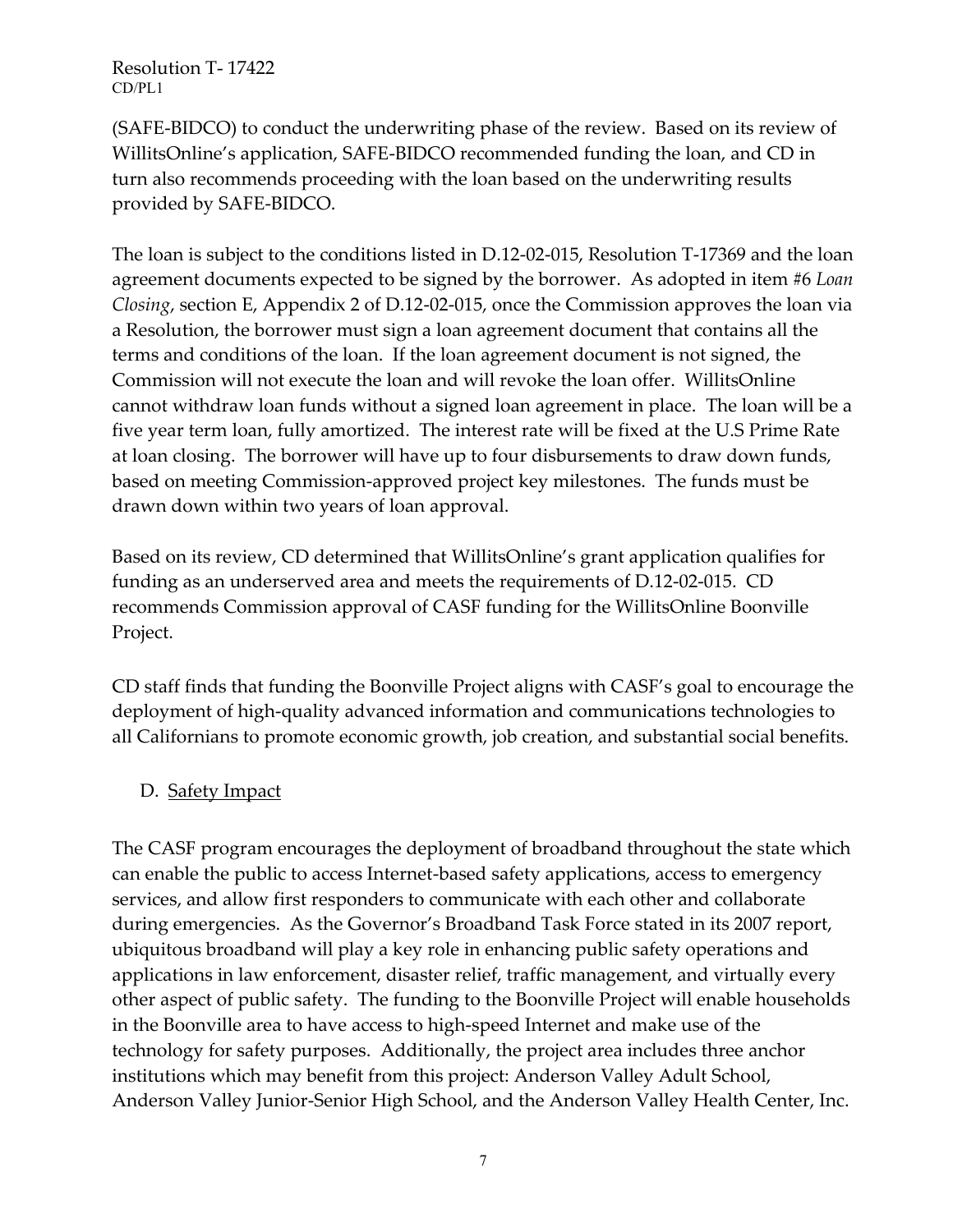### **IV. COMPLIANCE REQUIREMENTS**

WillitsOnline is required to comply with all the guidelines, requirements, and conditions associated with the grant of CASF funds as specified in D.12-02-015. Such compliance includes, but is not limited to:

### A. California Environmental Quality Act (CEQA)

All CASF grants are subject to CEQA requirements unless the project is statutorily or categorically exempt pursuant to the CEQA Guidelines.

WillitsOnline has provided the Commission with construction plans for the Boonville underserved project area. The project will employ MegaLink ADSL2+ broadband service by deploying equipment in AT&T's Central Office. The project also proposes to use a DWDM fiber middle mile component on leased dark fiber. WillitsOnline is also proposing to build a switch that will be collocated in Ukiah so it can gain the necessary access and provide regeneration services.

Accordingly, based on the above information, this project meets the criteria of the CEQA categorical exemption for existing facilities (CEQA Guidelines § 15301 G.). Thus, the project is categorically exempt from CEQA review.

### B. Deployment Schedule

The Commission expects WillitsOnline to complete the project within 9 months from the start date. If the applicant is unable to complete the proposed project within the 9-month timeframe identified in its application, it must notify CD's Director as soon as it becomes aware of this prospect. The Commission may reduce payment for failure to notify CD's Director and timely complete the project. In D.12-02-015, the Commission required complete build-out of a CASF funded project within 24 months from approval of the application.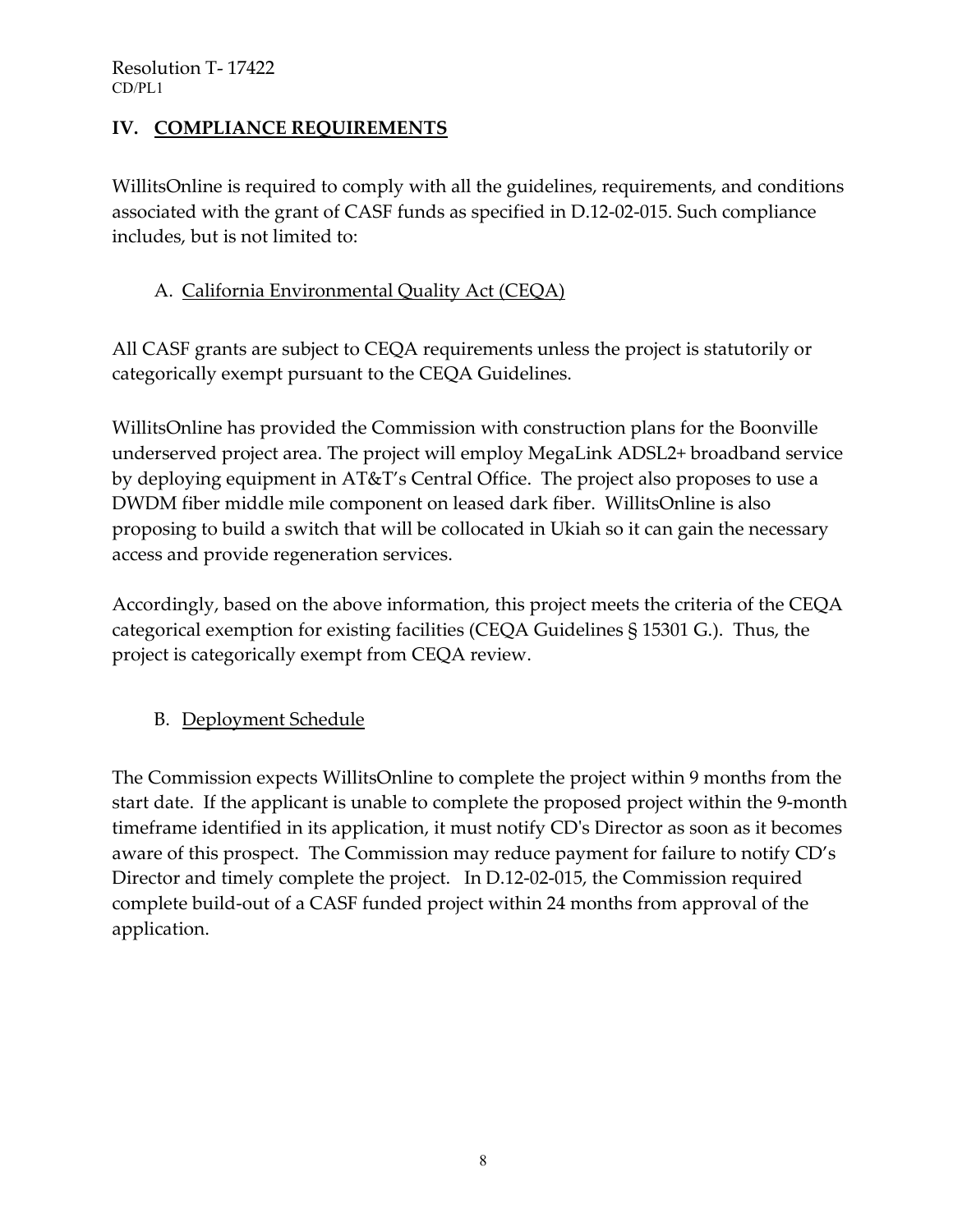### C. Execution and Performance

CD and the CASF grant recipient shall determine a project start date after the Commission has granted all approvals to the CASF grant recipient. Should the recipient or contractor fail to commence work at the agreed upon time, the Commission, upon five days written notice to the CASF recipient, reserves the right to terminate the award.

In the event that the CASF recipient fails to complete the project in accordance with the terms of approval granted by the Commission, the CASF recipient must reimburse some or all of the CASF funds that it has received.

The CASF grant recipient must complete all performance under the award on or before the termination date of the award.

D. Performance Bond

The Commission does not require a performance bond if the applicant certifies that the percentage of the total project costs it is providing comes from its capital budget and is not obtained from outside financing. In its application, WillitsOnline certified that 20% of the total project costs it is providing will come from its existing capital budget cash flow. Therefore, a performance bond is not required for this project.

# E. Price Commitment Period

The minimum required price commitment period for broadband service to all households within the project area is two years. WillitsOnline guarantees the price of service offered in the project area for two years.

### F. Project Audit

The Commission has the right to conduct any necessary audit, verification, and discovery during project implementation and construction to ensure that CASF funds are spent in accordance with Commission approval.

The recipient's invoices will be subject to a financial audit by the Commission at any time within three years of completion of the work.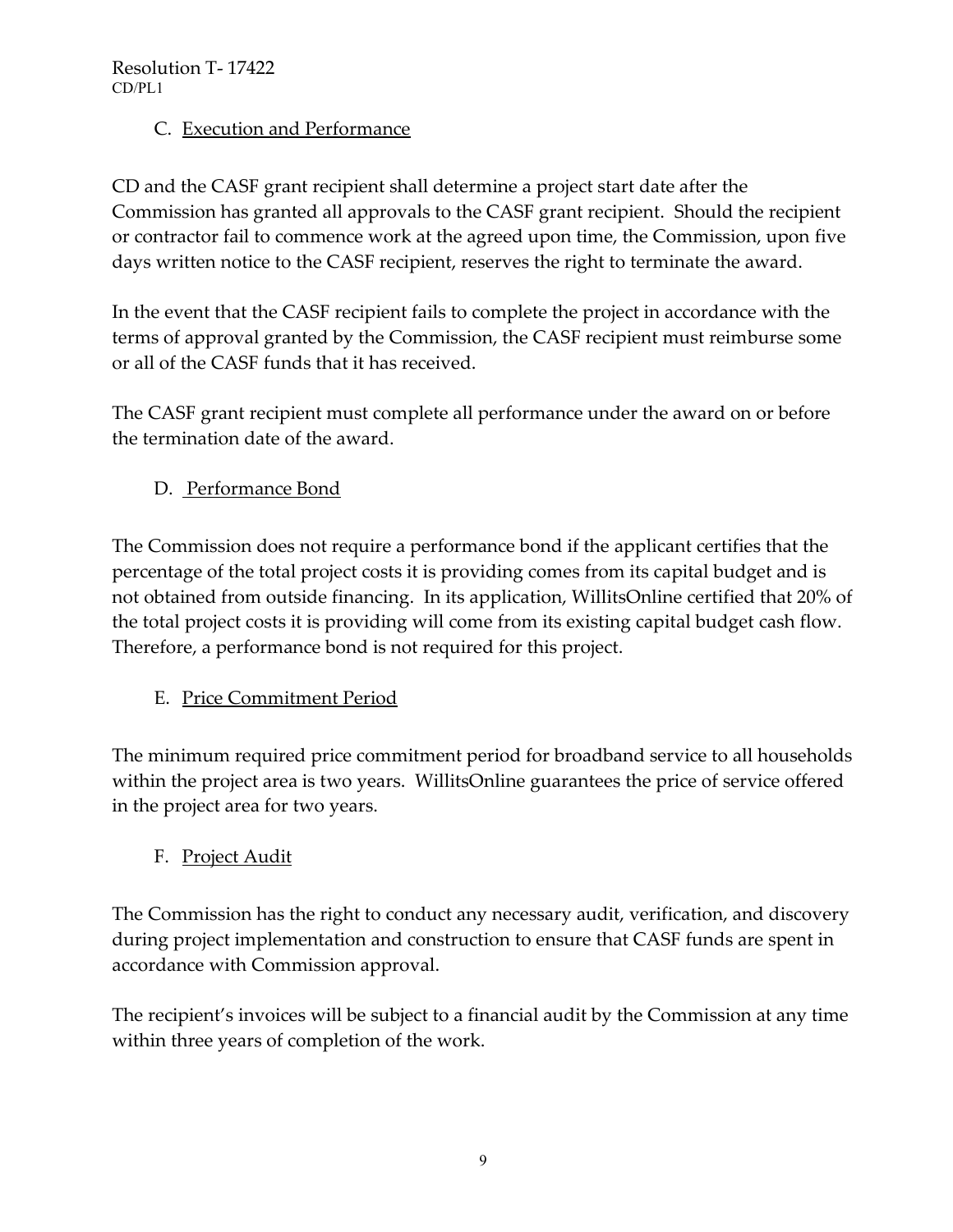### G. Providing Voice Service (if applicable)

If the grantee is providing voice service in the project area, it must meet the Federal Communications Commission (FCC) standards for E-911 service and battery backup. WillitsOnline in its application has stated that no voice service will be provided as part of the Boonville project.

H. Reporting

Grantees must submit quarterly progress reports on the status of the project irrespective of whether grantees request reimbursement or payment. Before full payment of the project, the CASF recipient must submit a project completion report. Progress reports shall use both the schedule for deployment, major construction milestones and costs submitted in the proposals; indicate the actual date of completion of each task/milestone. Progress reports shall also indicate problems and issues encountered, the actions taken to resolve these problems and issues during project implementation and construction; and identify future risks to the project. Recipients shall also include test results on the download speed and upload speeds on a CBG and zip code basis in the final completion report. Recipients must certify that each progress report is true and correct under penalty of perjury.

# I. Submission of Form 477

The Federal Communications Commission (FCC) currently requires broadband providers to biannually submit the Form 477, which includes speed data. While there is an imperfect match between the data that is reported in the Form 477 and to the CASF, Form 477 data will be useful in documenting CASF deployment for the new service area of the carrier. CASF recipients shall submit a copy of their Form 477 data directly to the Commission, under General Order 66-C, when they submit this data to the FCC for a five-year period after completion of the project.<sup>6</sup>

# **V. PAYMENTS TO CASF RECIPIENTS**

Submission of invoices from and payments to WillitsOnline shall be made in accordance with Section XI of Appendix 1 of D.12-02-015 and according to the guidelines and supporting documentation required in D.12-02-015.

 $\overline{\phantom{a}}$ <sup>6</sup> *Approval of the California Advanced Services Fund (CASF) Application Requirements and Scoring Criteria for Awarding CASF Funds* (2008) Cal. P.U.C. Res. No. T-17143 at 4.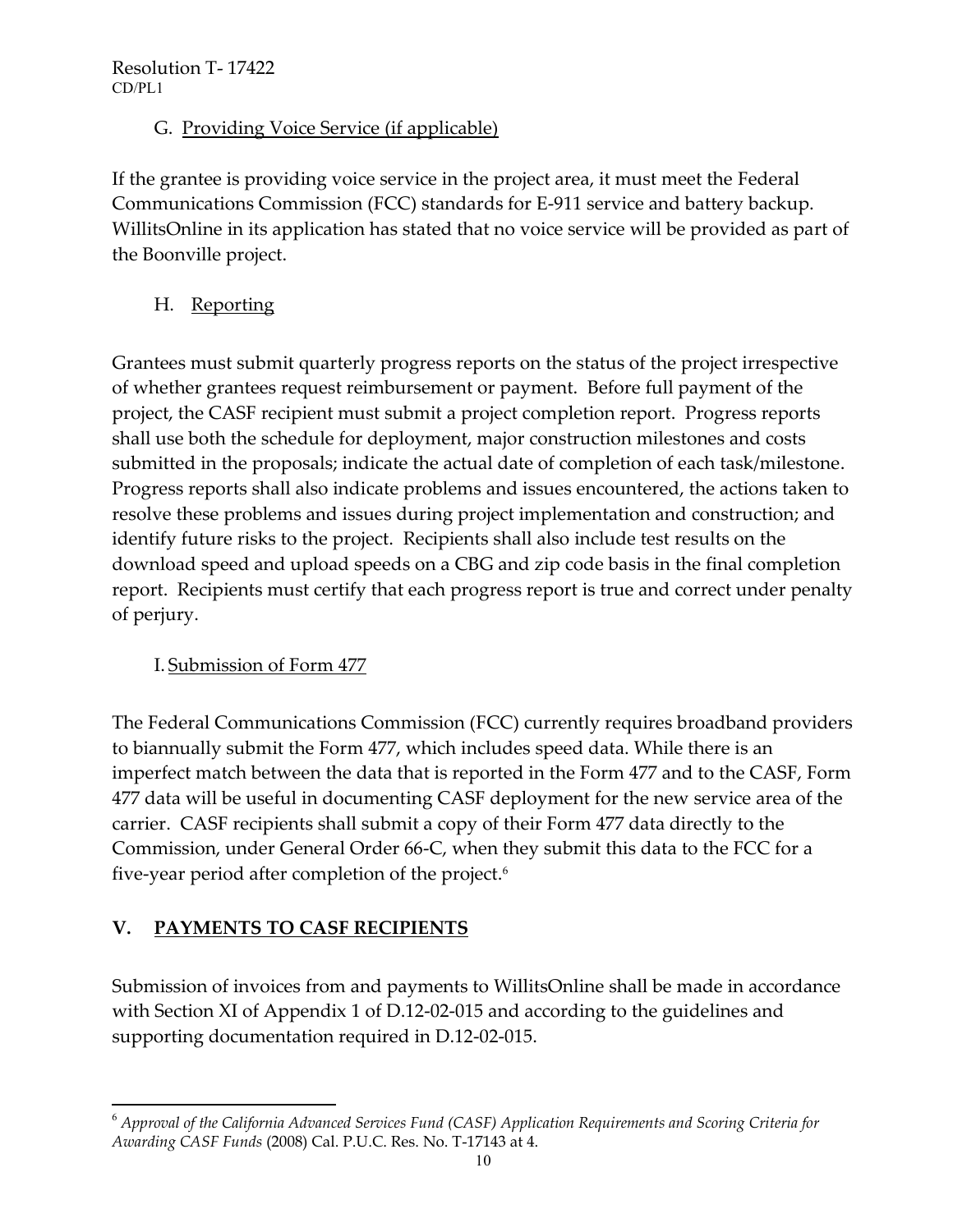Payment to WillitsOnline shall follow the process adopted for funds created under P. U. Code § 270. The following table describes the timeline for processing CASF payments.

| Event                                | Payment Cycle 1                                      | Payment Cycle 2                 |
|--------------------------------------|------------------------------------------------------|---------------------------------|
|                                      |                                                      |                                 |
|                                      | (Day/Month)                                          | (Day/Month)                     |
|                                      |                                                      |                                 |
| Invoices due from                    | 5 <sup>th</sup> of Month 1                           | $20th$ of Month 1               |
| WillitsOnline to CD                  |                                                      |                                 |
|                                      |                                                      |                                 |
| Payment letters from CD to           | On 19th of Month 1                                   | On $4th$ of Month 2             |
| Administrative Services <sup>7</sup> |                                                      |                                 |
|                                      |                                                      |                                 |
| Invoices submitted from              | 20 <sup>th</sup> through 26 <sup>th</sup> of Month 1 | $5th$ through $13th$ of Month 2 |
| Administrative Services to           |                                                      |                                 |
| State Controller's Office            |                                                      |                                 |
| (SCO) for payments                   |                                                      |                                 |
|                                      |                                                      |                                 |

WillitsOnline may submit its invoices under Payment Cycle 1 or 2.

If any date in this payment schedule falls on a weekend or holiday, that date will be advanced to the next business day, but the remaining dates in the payment schedule will remain unchanged. The State Controller's Office (SCO) requires 14 to 21 days to issue payment from the day that requests are received by SCO.

### **VI. COMMENTS ON DRAFT RESOLUTION**

In compliance with P.U. Code § 311(g), a notice letter was emailed on September 26, 2013 informing all applicants filing for CASF funding, parties on the service list of R.06-06-028, and the CASF distribution list of the availability of the draft of this Resolution for Public Comments at the Commission's website [http://www.cpuc.ca.gov/PUC/documents/.](http://www.cpuc.ca.gov/PUC/documents/) This letter also informed parties that the final conformed Resolution adopted by the Commission will be posted and will be available at this same website.

On October 11, 2013, Verizon submitted opening comments on draft Resolution T-17422, noting incorrect zip code and census block information in certain pages of the draft

 $\overline{\phantom{a}}$  $<sup>7</sup>$  The above schedule is contingent on the CASF recipient submitting clear, complete, and error-free invoices to CD.</sup> Additional time to process payments may be necessary if CD finds problems with the submitted invoices.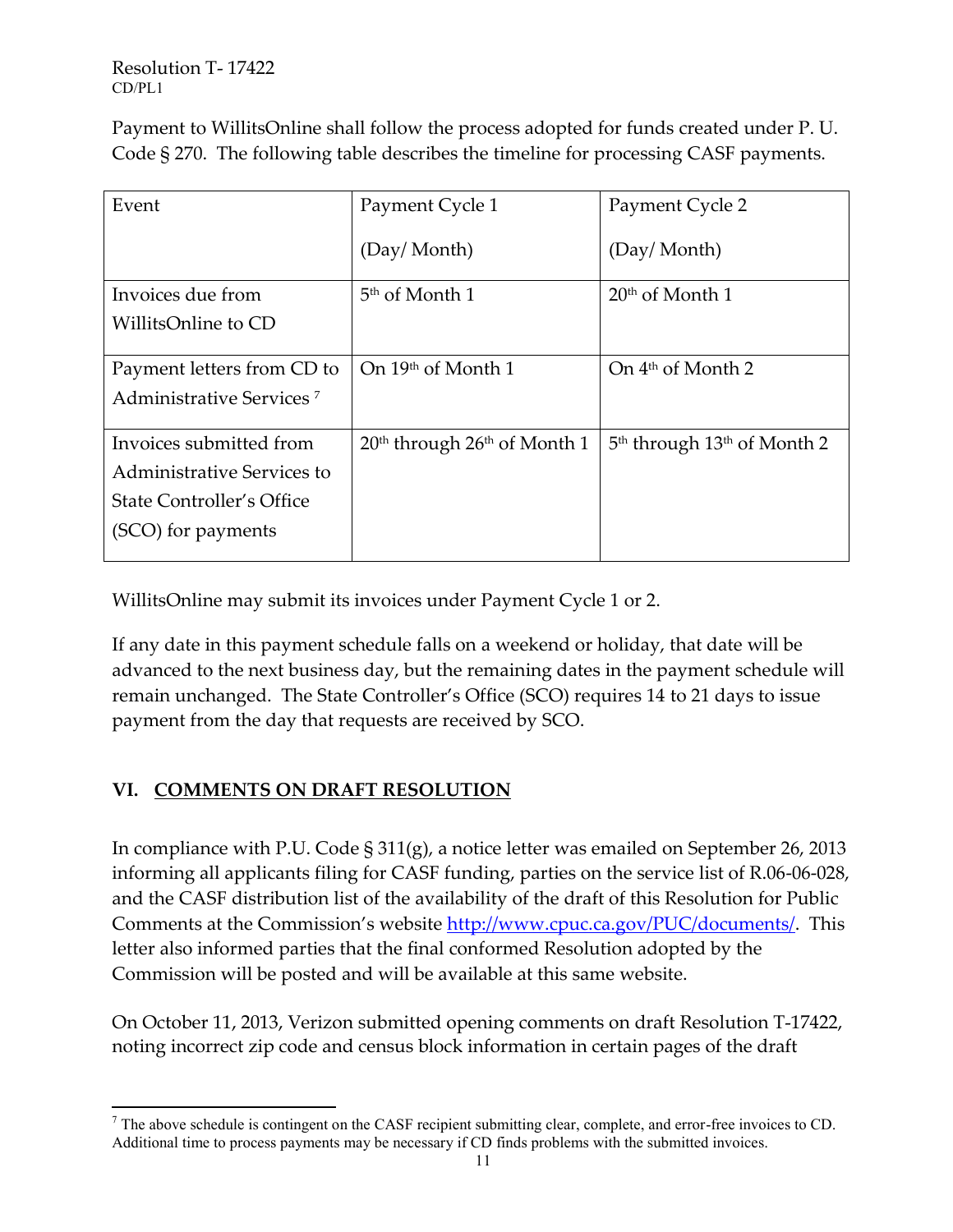resolution and also requesting the Commission to consider Round 8 broadband availability data in determining whether the area of Boonville is indeed served.

On October 16, 2013 WillitsOnline submitted reply comments on draft Resolution T-17422 refuting Verizon's assertions that the area is served and recommending that Willits's application continue to be considered.

In response to Verizon's comments, the Commission has corrected zip code and census block information in the relevant sections of this Resolution. Verizon in its comments recommends that CD staff should consider reviewing broadband availability data as of July 2013 (i.e. Round 8 data) as noted in Verizon's March 11, 2013 email. CD staff reminds Verizon that for all CASF project proposals, a challenge window and deadline is set up for submitting challenges on pending applications. In particular for the WillitsOnline Boonville Project, the deadline provided to submit challenges was March 4, 2013; 21 days after the web-posting of the project summary information and map. Verizon did not submit a challenge to the Boonville Project. CD staff also reminds Verizon that Round 8 broadband availability data is not yet available or validated for CASF staff to use in its analysis of the project proposal; hence the importance to provide the necessary information on a challenge as discussed above.

Additionally, as discussed on page 5 of this resolution, there is only one test point in the project area where the Commission conducted a mobile broadband drive test. The spring 2013 test result shows speeds of greater than 6 Mbps download and 1.5 Mbps upload. However, this is one test point in a project area of 38.48 square miles which does not demonstrate that in fact the area is served by mobile broadband. CD staff provided Verizon with reasonable opportunities to provide the necessary information to prove thatthe proposed project area is served by mobile broadband. CD staff continues to conclude that the communities in the project proposal are underserved and eligible for CASF funding.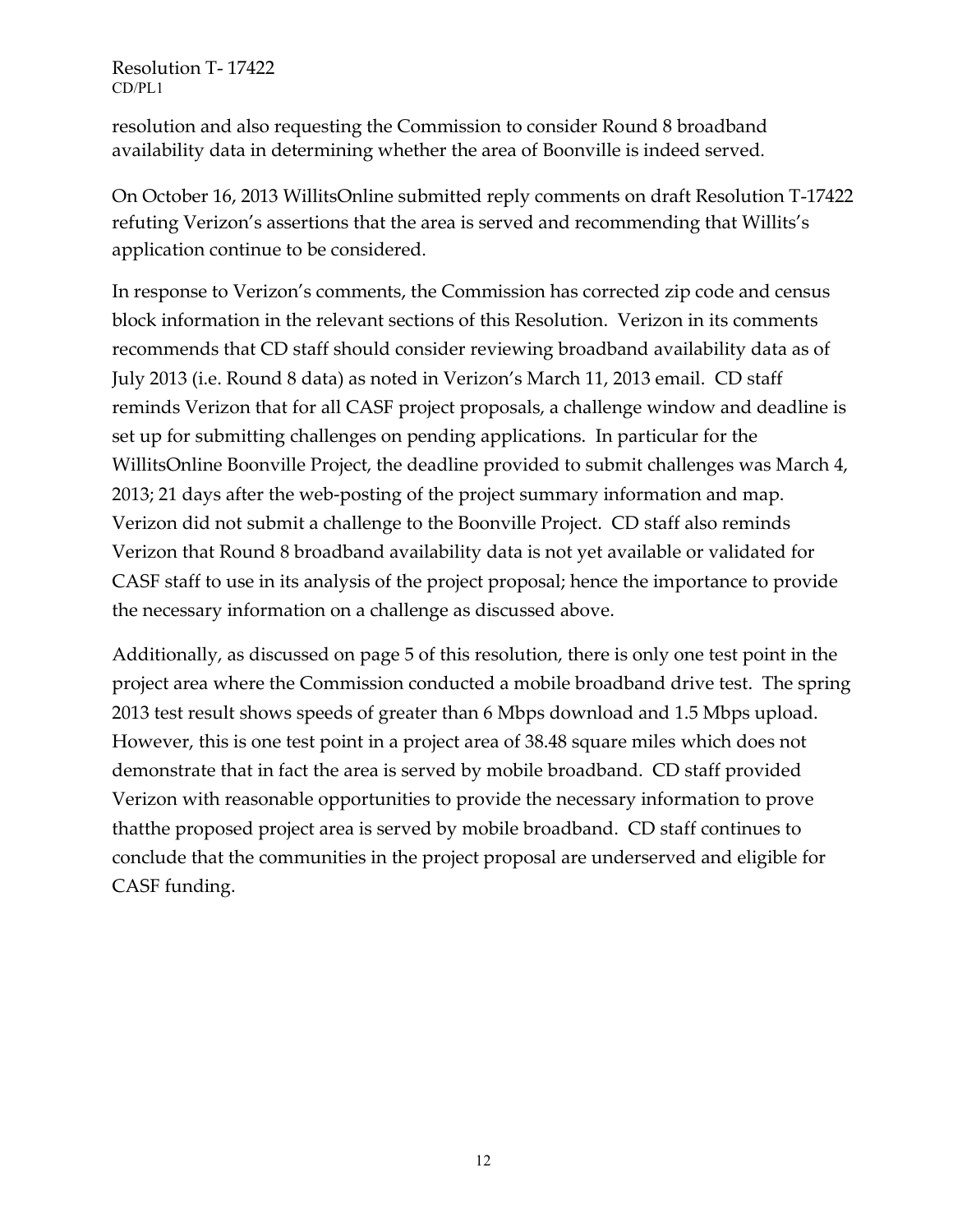### **VII. FINDINGS**

- 1. On May 10, 2012, the Commission approved Resolution T-17362 which established the application deadlines for the CASF Broadband Infrastructure Grant Account and the Revolving Loan Account as follows: October 1, 2012, for unserved areas; February 1, 2013, for underserved areas not previously funded by the CASF and hybrid projects that cover both unserved and underserved areas; and, a date to be determined for projects in underserved areas where the existing broadband infrastructure was partially funded by a CASF grant.
- 2. WillitsOnline filed an application for CASF funding for its Boonville Project on October 1, 2012. After review and analysis of the project application, CD deemed the proposal to be a project that covered underserved areas and not eligible for the October 1, 2012 application deadline. The applicant therefore resubmitted its application of the Boonville Project for the February 1, 2013 application deadline where underserved projects are eligible for CASF funding.
- 3. The Boonville Project will extend high-speed Internet service to 38.48 square miles in Boonville by deploying Mega Link ADSL2+ broadband service to the area which is capable of reaching speeds of 24 Mbps download and 2 Mbps upload. The CBGs impacted by the project are: 060450112002 and 060450112003.
- 4. CD posted the proposed project area map, CBGs and zip codes by county for the Boonville Project on the Commission's CASF webpage under "Pending New CASF Applications to Offer Broadband as of February 11, 2013." CD received one challenge from Comcast to the proposed project areas. The Commission did not uphold the challenge because the area challenged was outside the proposed project area.
- 5. CD reviewed and analyzed data submitted for the Boonville Project CASF grant application to determine the project's eligibility for CASF funding. This data includes, but is not limited to: proof of a CPCN from the Commission; descriptions of current and proposed broadband infrastructure; geographic information system (GIS) formatted shapefiles mapping the project areas; assertion that the area is underserved; number of potential subscriber households and average incomes; project construction schedule; project budget; proposed pricing and commitment period for new subscribers; and financial viability of the applicant.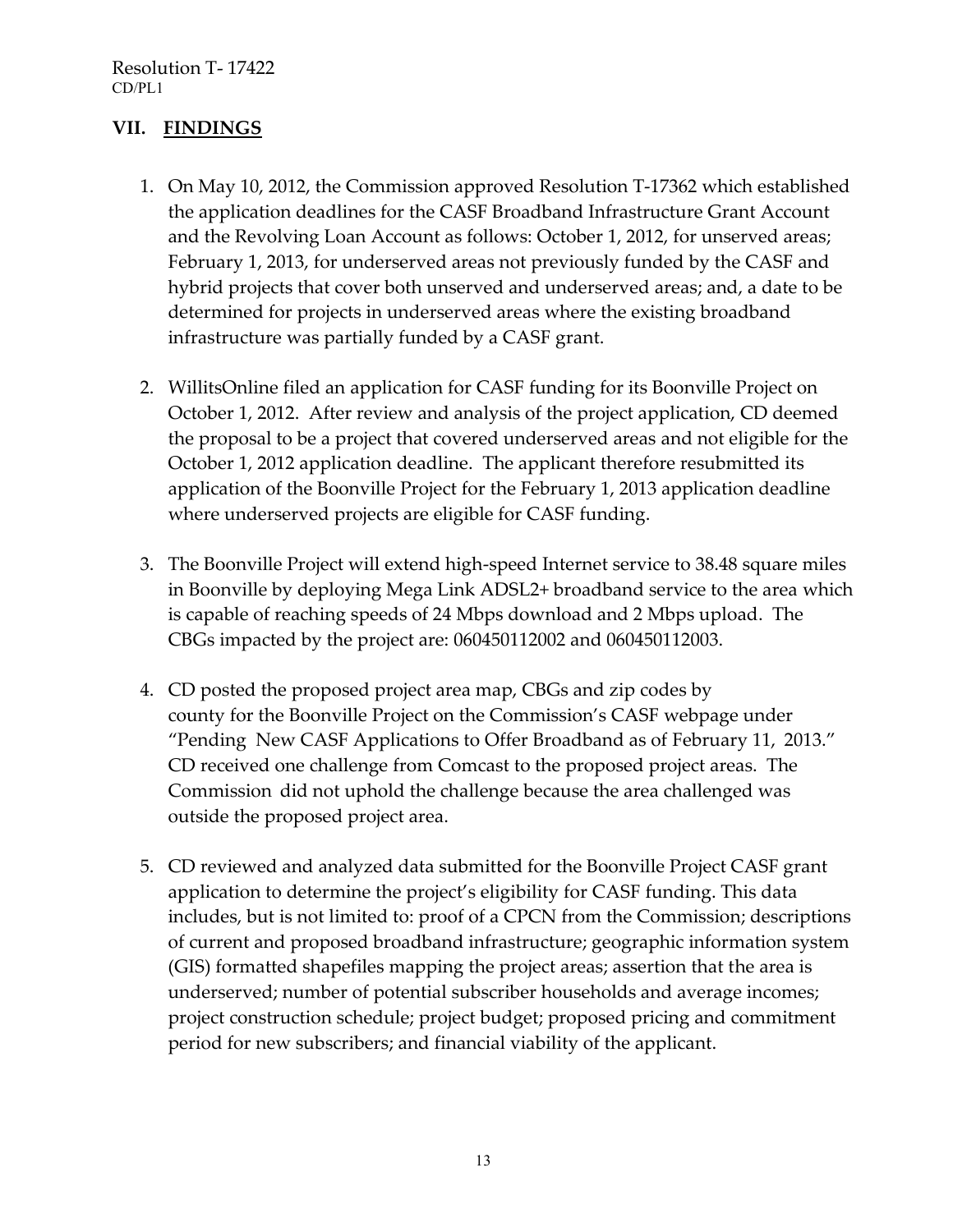- 6. CD reviewed the submitted shapefiles, which mapped the proposed broadband deployment using United States 2010 Census data and the California Broadband Availability Map which contains broadband availability data as of June 30, 2012. The map helped to verify the existence or nonexistence of broadband service areas and broadband speeds, where available.
- 7. Based on its review, along with results of the underwriting conducted by SAFE-BIDCO, CD determined that the project qualifies for funding under D.12-02-015 and recommends Commission approval of CASF grant and loan funding for WillitsOnline' s project.
- 8. WillitsOnline must sign a loan agreement document that contains all the terms and conditions of the loan. If the loan agreement document is not signed, the Commission will not execute the loan and will revoke the loan offer. WillitsOnline cannot withdraw loan funds without a signed loan agreement in place.
- 9. WillitsOnline is not required to post a performance bond because the percentage of the total project costs it is providing, 20%, will be financed through WillitsOnline's existing capital budget.
- 10. WillitsOnline is required to comply with all guidelines, requirements, and conditions associated with the granting of CASF funds as specified in D.12-02-015 and must submit the FCC Form 477, as specified in T-17143.
- 11. The Commission finds CD's recommendation to fund WillitsOnline's project as summarized in Appendix A to be reasonable and consistent with Commission orders and, therefore, adopts such recommendation.
- 12. This project meets the criteria of the CEQA categorical exemption for existing facilities (CEQA Guidelines § 15301 G). Thus, the project is categorically exempt from CEQA review.
- 13. A notice letter was emailed on September 26, 2013 informing all applicants filing for CASF funding, parties on the service list of R.06-06-028, and the CASF distribution list of the availability of the draft of this Resolution for public comments at the Commission's website [http://www.cpuc.ca.gov/PUC/documents/.](http://www.cpuc.ca.gov/PUC/documents/) This letter also informed parties that the final confirmed Resolution adopted by the Commission will be posted and available at this same website.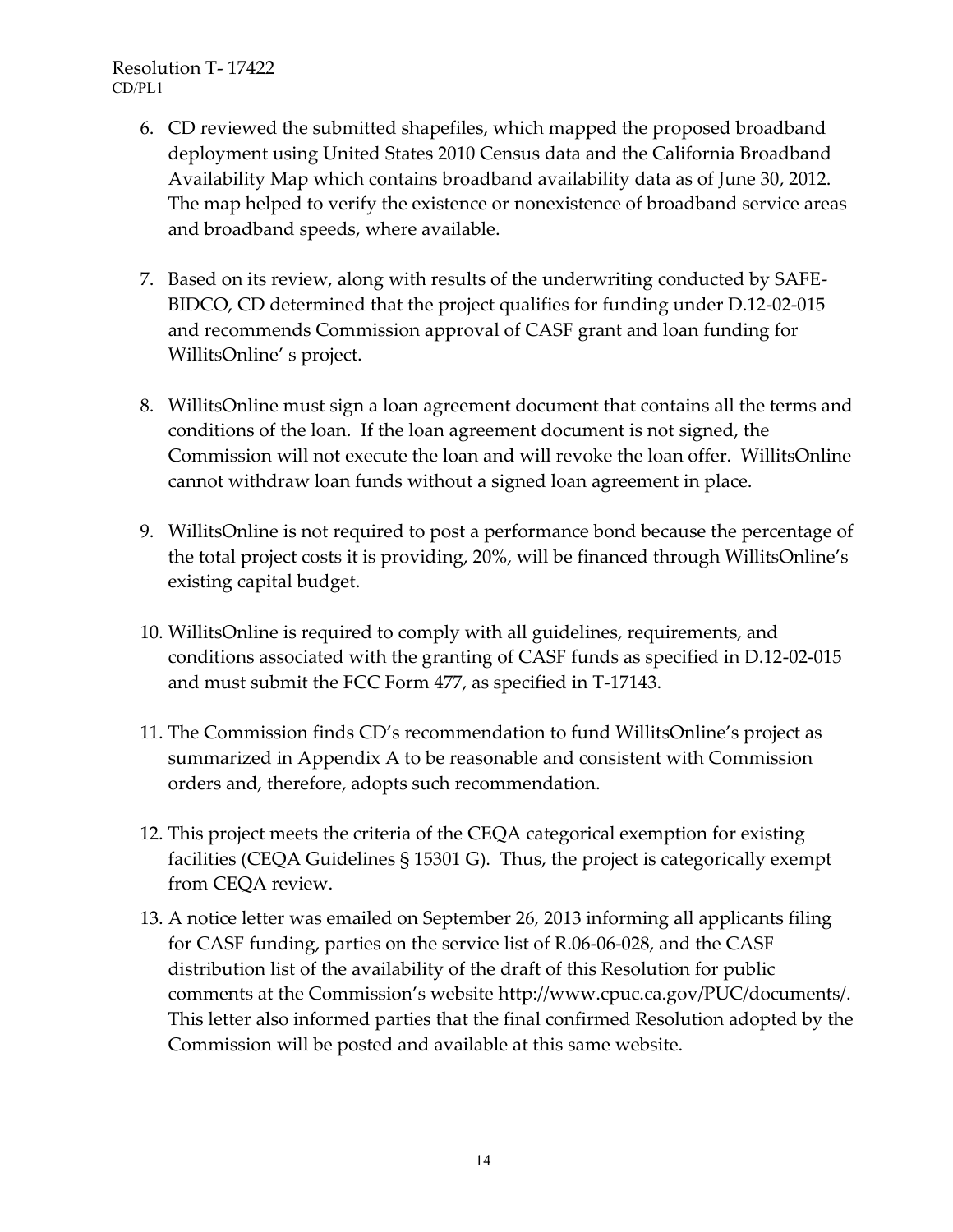- 14. Verizon submitted opening comments to the Draft Resolution on October 11, 2013. WillitsOnline submitted reply comments on October 16, 2013. The applicable sections of this resolution have been updated to reflect CD's response to comments.
- 15. The Commission finds CD's recommendation to fund the WillitsOnline Boonville project, as summarized in Appendix A, to be reasonable and consistent with Commission orders and, therefore, adopts such recommendation.

#### **THEREFORE, IT IS ORDERED** that**:**

- 1. The Commission shall award \$163,908, where \$122,931 represents grant funding and \$40,977 represents loan funding, from the CASF to WillitsOnline LLC and subsidiary company, Rural Broadband Now LLC (WillitsOnline) for the Boonville Project as described herein and summarized in Appendix A of this Resolution.
- 2. The program fund payment of \$163,908 for this underserved project shall be paid out of the CASF fund in accordance with the guidelines adopted in D.12-02-015.
- 3. Payments to the CASF recipient shall be in accordance with Section XI of Appendix 1 of D.12-02-015 and in accordance with the process defined in the "Payments to CASF Recipients" section of this Resolution. Specifically for the loan amount of \$40,977, payment shall be in accordance with Appendix 2 of D.12-02- 015, Resolution T-17369, and in accordance with the loan agreement documents signed by the borrower.
- 4. The CASF fund recipient, WillitsOnline, shall comply with all guidelines, requirements and conditions associated with the CASF funds award as specified in D.12-02-015 and must submit the FCC Form 477, as specified in T-17143.

This Resolution is effective today.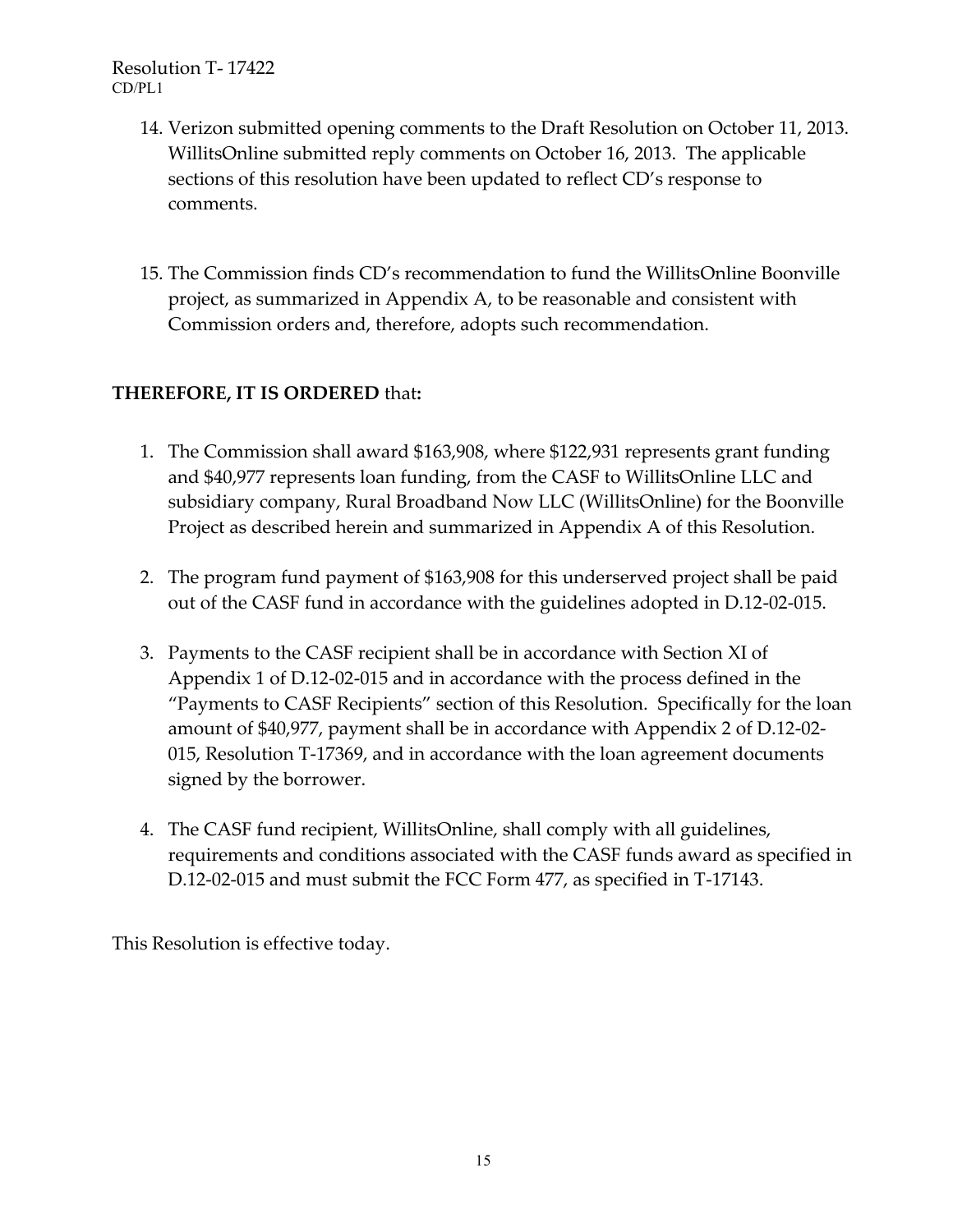I hereby certify that this Resolution was adopted by the Public Utilities Commission at its regular meeting on October 31, 2013.

/s/ Paul Clanon

PAUL CLANON Executive Director

 MICHAEL R. PEEVEY President MICHEL PETER FLORIO CATHERINE J.K. SANDOVAL MARK J. FERRON CARLA J. PETERMAN Commissioners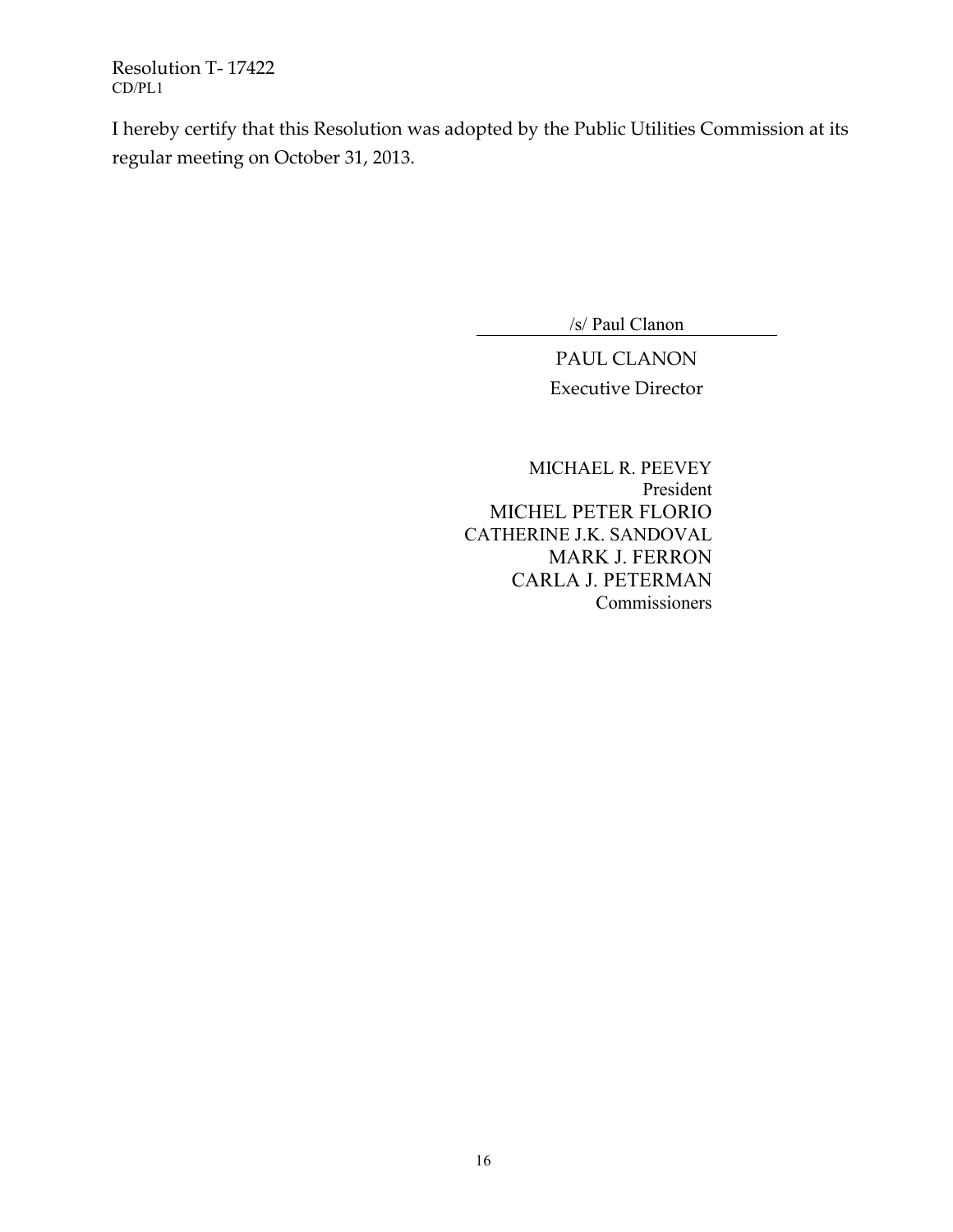# **APPENDIX A Resolution T – 17422 WillitsOnline Boonville Project Key Information**

| Project Name                          | <b>Boonville</b>                                  |
|---------------------------------------|---------------------------------------------------|
| Project Plan                          | Deployment of Asymmetric Digital Subscriber Line  |
|                                       | 2+ (ADSL2+) through deployment in the ATT Central |
|                                       | Office serving the area using a DWDM fiber middle |
|                                       | mile component on leased dark fiber.              |
| Project Size (in square miles)        | 38.48                                             |
| Download/ upload speed (in Mbps)      | 24 Mbps down / 2 Mbps up                          |
| Location                              | Boonville, Mendocino County                       |
| Community Name                        | Boonville and Yorkville                           |
| CBGs/ Household Income                | 060450112002/\$30,536                             |
|                                       | 060450112003/\$41,218                             |
| Zip Codes                             | 95415                                             |
|                                       | 95494                                             |
| Estimated Potential Subscriber Size   | 605                                               |
| Households/ Subscribers               |                                                   |
| Deployment Schedule (from Commission  | 9 months                                          |
| approval date)                        |                                                   |
| Proposed Project Budget               |                                                   |
| Total                                 | \$204,885                                         |
| <b>Amount of CASF Funds Requested</b> | Grant: \$122,931                                  |
| (60% grant; 20% loan)                 | Loan: \$40,977                                    |
| Internally funded (20%)               | \$40,977                                          |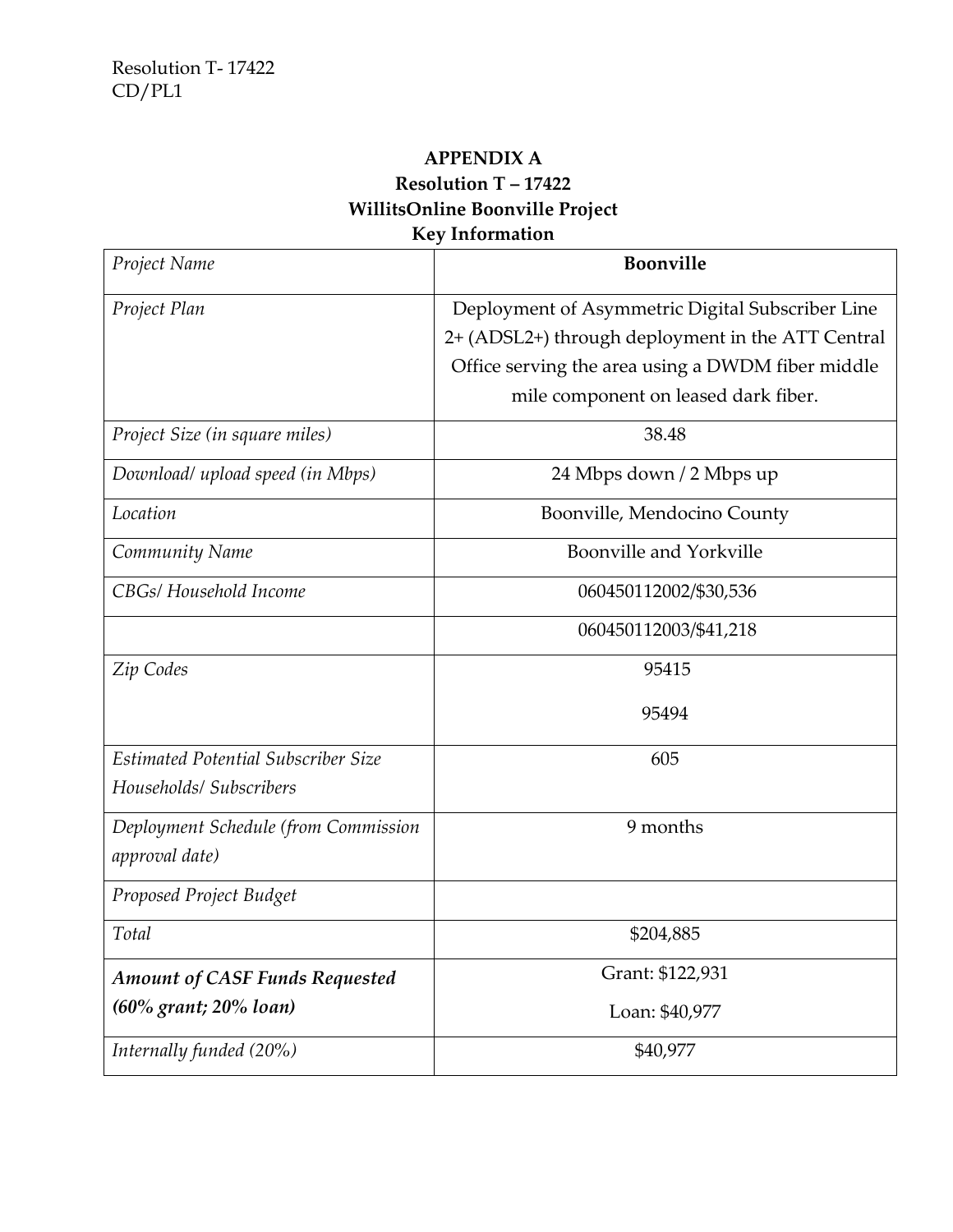

#### **WillitsOnline Boonville Project Maps**